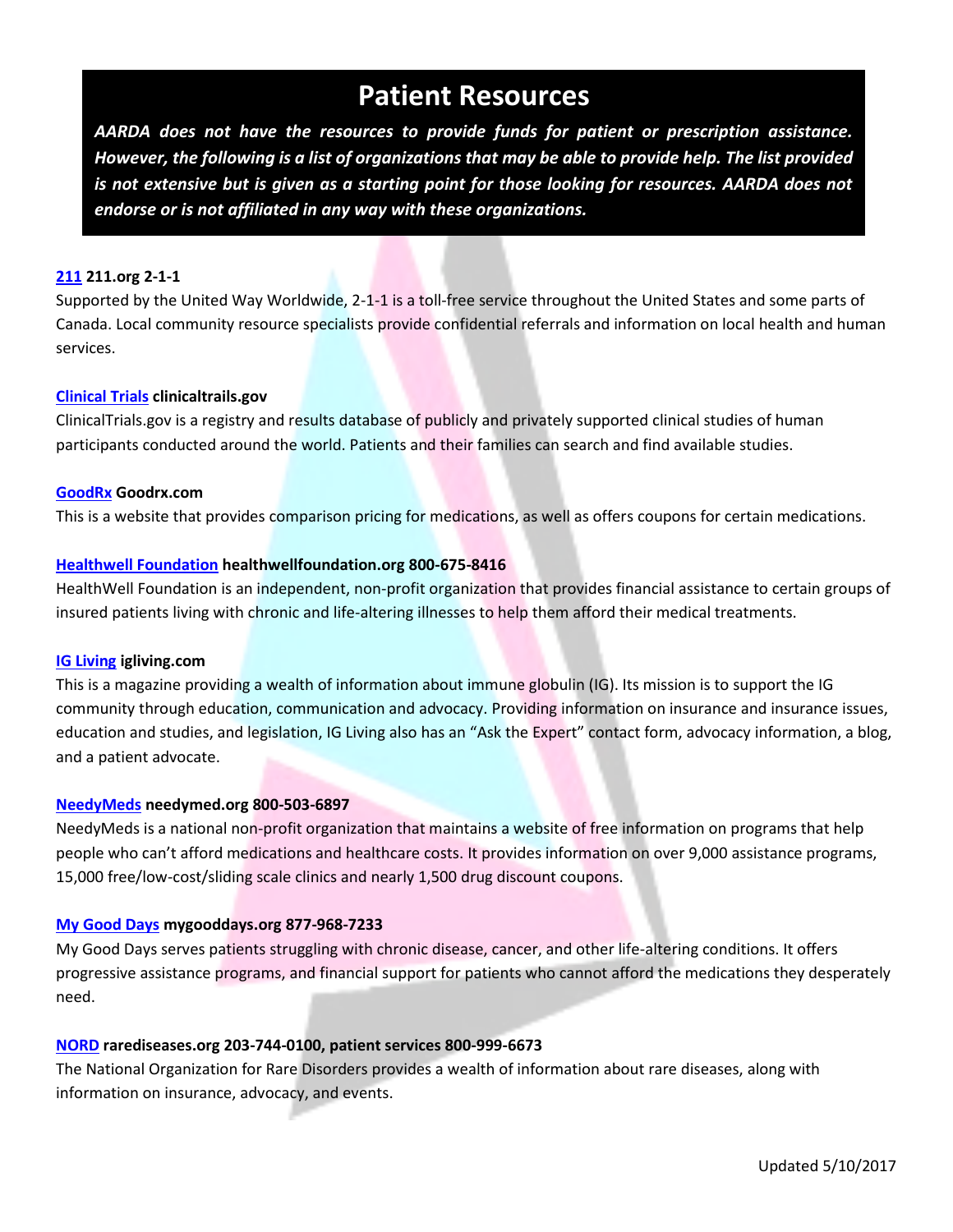#### **[Partnership for Prescription Assistance](https://www.pparx.org/) pparx.org 888-477-2669**

PPARx is sponsored by America's pharmaceutical research companies that connect low-income, underinsured, and uninsured individuals to more than 475 public and private patient assistance programs, including 180 programs offered by pharmaceutical companies.

#### **[Patient Advocate Foundation](http://www.patientadvocate.org/) patientadvocate.org 800-532-5274, Co-pay relief program 866-512-3861**

PAF is a national non-profit organization that provides professional case managers who negotiate with patients' insurers to resolve coverage and benefits issues. PAF also provides legal counseling and referral services for patients seeking to resolve debt crisis matters, and those confronting denial of insurance coverage, employment discrimination, or the need for negotiating support with public assistance programs through both state and federal agencies.

#### **[Prescription Process](https://prescriptionprocess.com/) prescriptionprocess.com**

A non-branded treatment access resource launched by the Alliance for Patient Access. This website provides information to understand what happens from the time a physician writes a script to the time it is dispensed at the pharmacy. It also helps to explain the prescription process and allows patients to share their experience with access issues, learn from others, advocate for important legislation, and stay current with the latest news.

#### **[The Patient Access Network Foundation](https://www.panfoundation.org/index.php/en/) panfoundation.org 866-316-7263**

The Patient Access Network (PAN) Foundation helps federally and commercially insured people living with lifethreatening, chronic and rare diseases with the out-of-pocket costs for their prescribed medications, through over 50 disease-specific programs.

#### **[RxHope](http://www.rxassist.org/) rxassist.org**

RxHope is a comprehensive database of patient assistance programs, as well as practical tools, news, and articles so that health care professionals and patients can find the information they need.

#### **[Your local state representative](https://www.congress.gov/state-legislature-websites) congress.gov/state-legislature-websites**

If you are looking for additional resources, consider contacting your local state representative. Your representative may have more resources and be more knowledgeable about local services that are available in your area. Your representative has a duty to serve his/her constituents.

### **Support Group Resources**

Support groups can be an invaluable source to patients living with autoimmune diseases.

Support groups tend to be organized at the local level and be too varied for AARDA to keep a comprehensive list with accurate information. Therefore, we recommend contacting disease specific organizations, such as those in the National [Coalition of Autoimmune Patient Groups](https://www.aarda.org/about-aarda/autoimmune-coalition/) (aarda.org/who-we-are/ncapg/)

Additionally, those searching for support groups can try these tips.

- Search social media sites to find online groups and forums.
- Contact health, religious, or other locally based organizations.
- Contact social workers or social services. These can be found at local hospitals.
- Contact your local hospital who may offer a general support group for persons with chronic illnesses. You may not sit next to someone with the same disease, but you may face the same types of challenges.